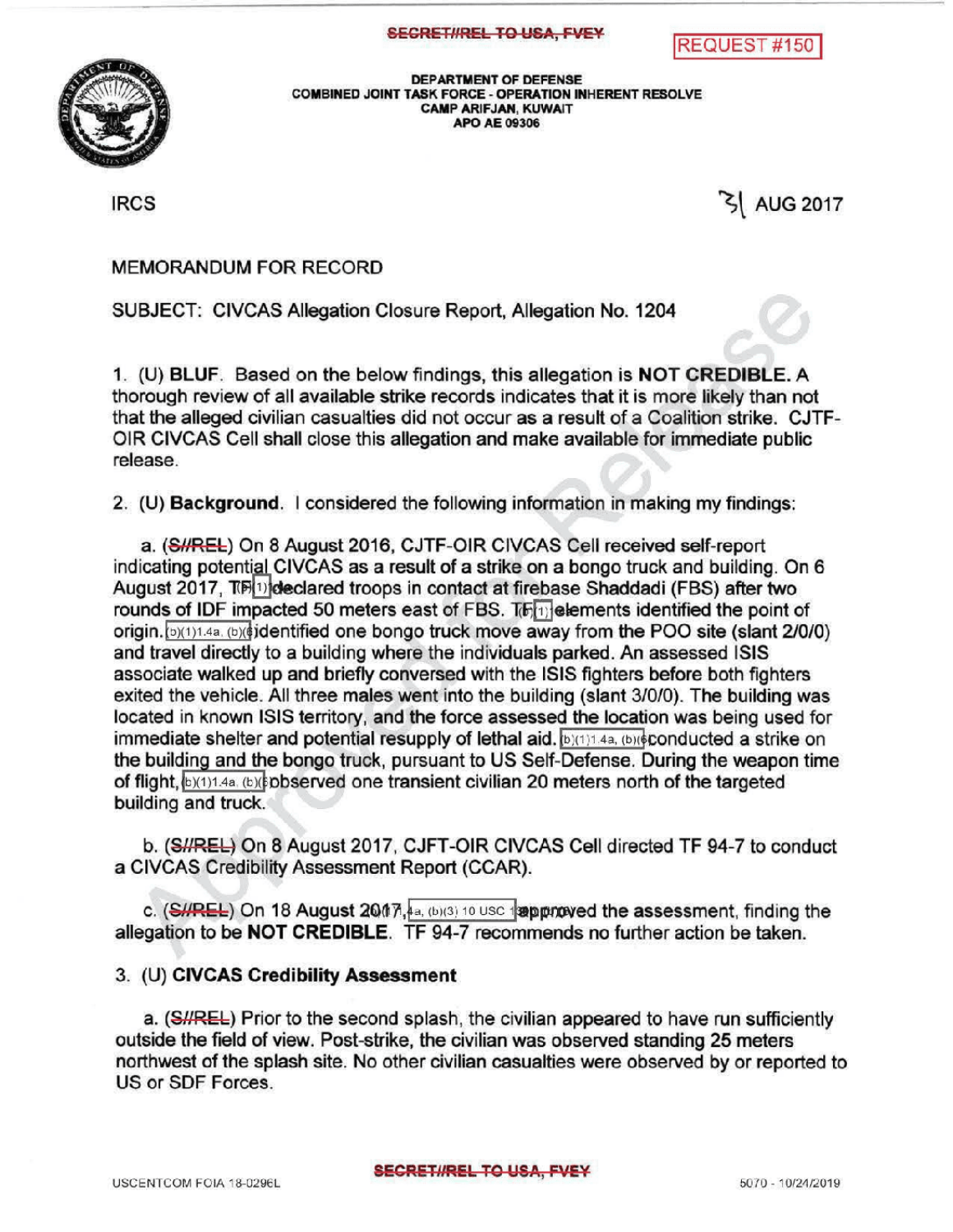## **SECRET#REL TO USA, FVEY**

**IRCS** SUBJECT: CIVCAS Allegation Closure Report, Allegation No. 1204

b. (S//REL) T(F) complied with LOAC and the applicable ROE.

## 4. (U) Action.

(U) I direct closure of this CIVCAS incident and that CJTF-OIR PAO publish the result of this CIVCAS assessment in a press release as soon as practicable.

| 5. (U) Point of contact is<br>$(b)(6)$ . | (b)(3) 10 USC 130b; (b)(6)                                       |
|------------------------------------------|------------------------------------------------------------------|
| 2 Encls<br>1. FIR Email<br>2. CCAR       | <b>KENNETH L. KAMPER</b><br><b>BG, US ARMY</b><br>Chief of Staff |
|                                          |                                                                  |
|                                          |                                                                  |